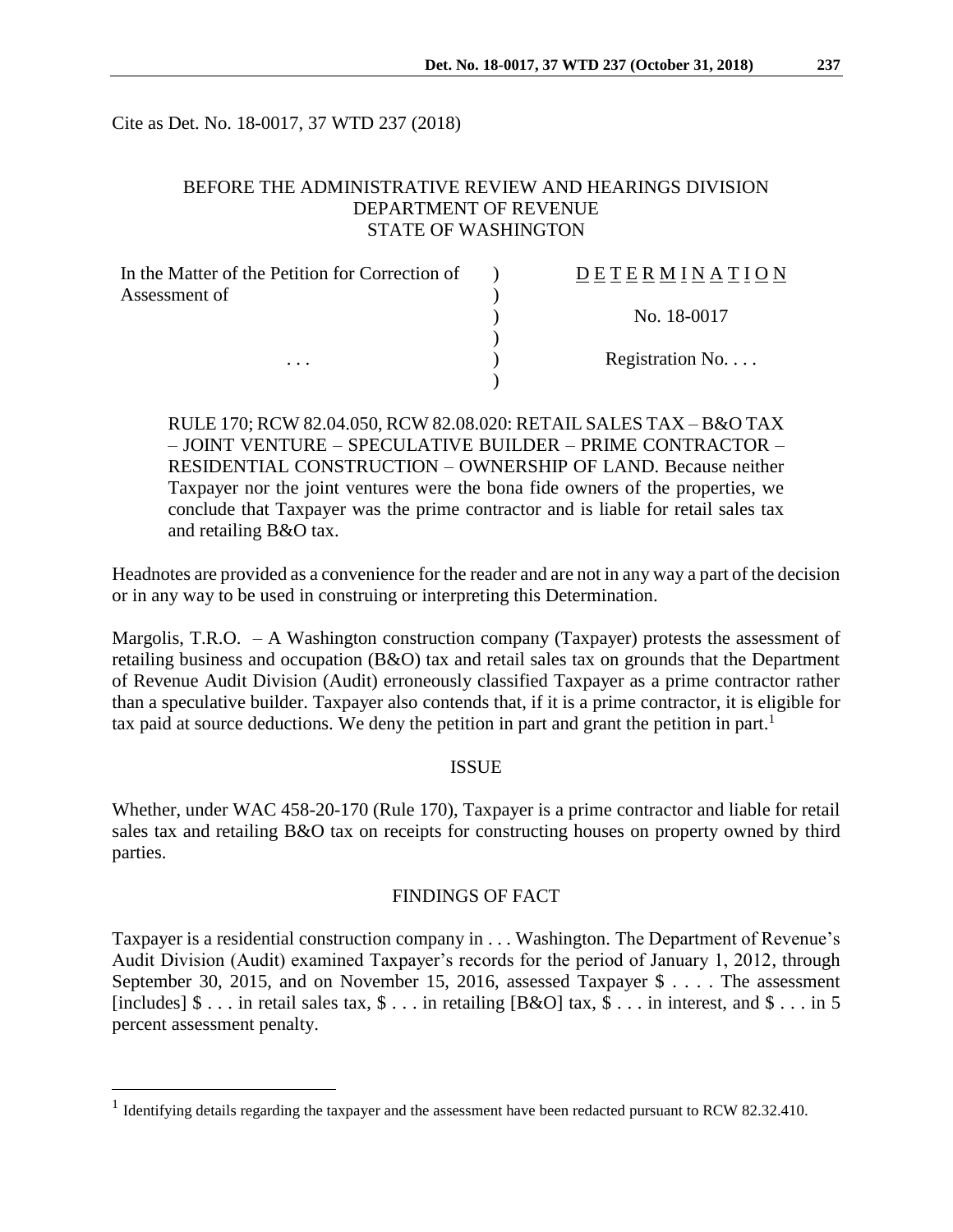Audit reclassified what Taxpayer had deemed speculative builder income to amounts subject to retailing B&O tax and retail sales tax as a prime contractor. This reclassification was in connection with receipts from [LLC 1] and [LLC 2], which Audit determined were retail sales of construction services.

On December 21, 2012, [LLC 1] acquired a portion of vacant land located at . . . Washington, from [Land Owner]. The property was short platted. Lot 1 was retained by [Land Owner] and [LLC 1] purchased Lot 2. On February 22, 2013, Taxpayer and [LLC 1] entered into a joint venture agreement, which provides that [LLC 1] is the capital investor, Taxpayer is the managing investor whose duties include locating the property and arranging for any improvements that it deems necessary, and profits will be split between the parties. [LLC 1] did not transfer ownership of the property to the joint venture. Exhibit A of the agreement is a cost/profit summary, which shows a cost of work of \$ . . . for "Lot 1: . . . New Residence," which is the "Considered 'Purchase Price' of Lot 2."

[The joint venture] constructed a house for [Land Owner] on Lot 1, and constructed another house on Lot 2, which [LLC 1] sold for  $\$\dots$ <sup>2</sup> Construction on both lots started during 2013.

The joint venture agreement dictates distribution of income as follows:

7. **DISTRIBUTION OF INCOME**. It is understood that [Taxpayer] does not owe [LLC 1] money, but rather the individual property owes the money, and thus reimbursement of any advances or expenses will come upon the processing of said income received by the sale of the property, and not before. Following the receipt of said income, income will be distributed in the following order: See Exhibit A – Monthly Expenses

- a. First Distribution will be to [Taxpayer] for reimbursement to the extent of all outof-pocket costs, expenses and/or advances (including property specific and pro-rata as detailed above) for that property.
- b. Second Distribution will be to [LLC 1] for reimbursement to the extent of all outof-pocket costs, expenses and/or advances (including property specific and pro-rata as detailed above) for that property.
- c. Third Distribution will be to [Taxpayer's] share and [LLC 1] share in a percentage split of profits from the project of 50/50. See exhibit A

Said Distributions of Income will be paid upon closing to the account as designated by the party receiving said distribution.

Joint Venture Agreement between [LLC 1] and Taxpayer, Page 3.

 $\overline{a}$ 

Between February 2012 and February 2013, Taxpayer received funds from [LLC 1] totaling \$... that were related to Lots 1 and 2. For example, on March 15, 2012, Taxpayer received  $\$\dots$ described as "MARCH Draw  $- \ldots$ ," on April 11, 2012, Taxpayer received \$ . . . , and on February

<sup>&</sup>lt;sup>2</sup> The ... Department of Assessments shows that, on December 24, 2013, [Land Owner] executed a Statutory Warranty Deed conveying Lot 2 to [LLC 1] for  $\$\ldots$$ , and on May 5, 2014, [LLC 1] sold Lot 2 to a third party for  $\$\ldots$ .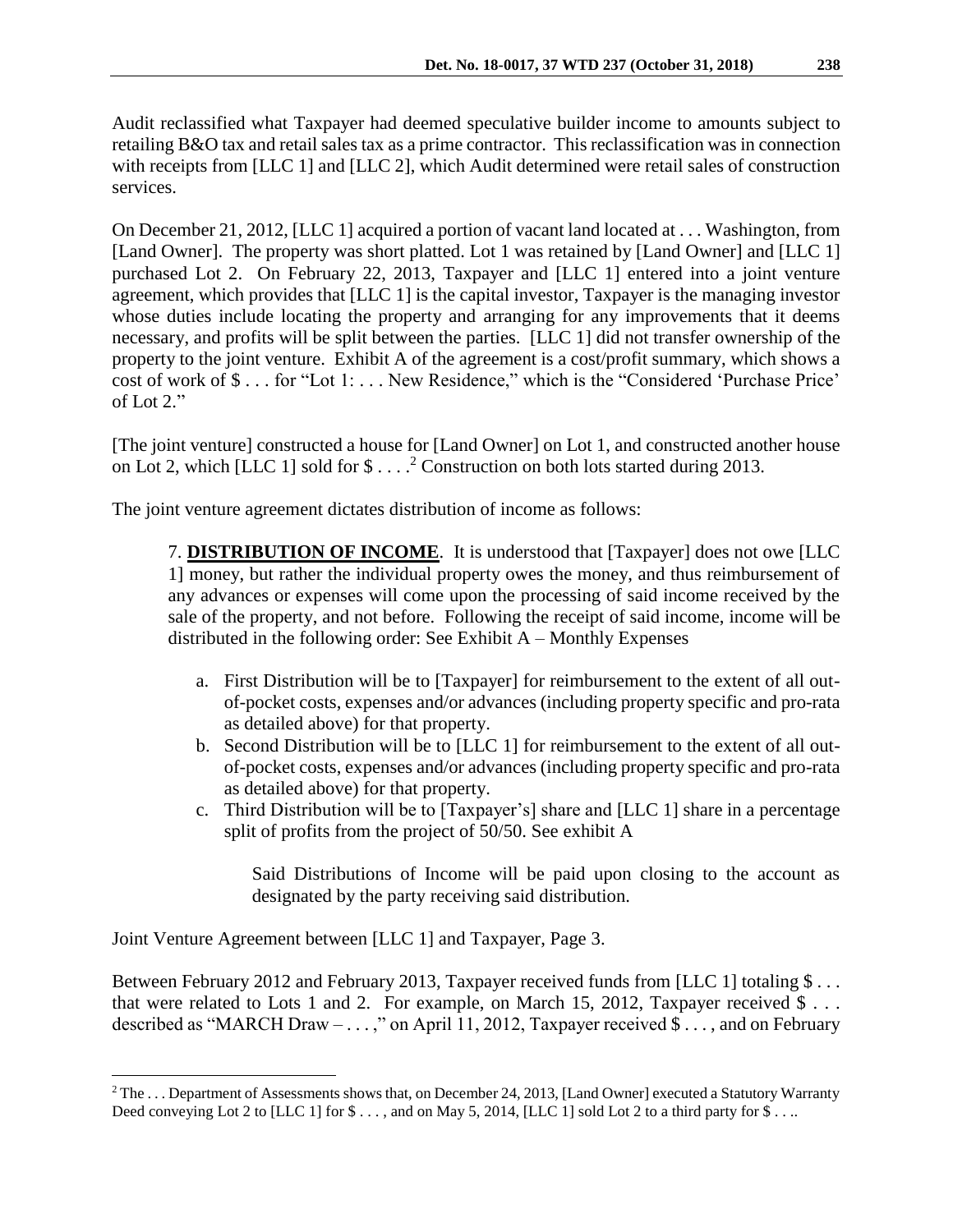19, 2013, Taxpayer received \$ . . . described as ". . . – architectural fees." All of these receipts are dated prior to the joint venture agreement.

On March 2, 2014, Taxpayer and [LLC 2] entered into a joint venture agreement for purchasing, developing, and re-selling a single family residence at . . . Washington. [LLC 2] agreed to purchase the property with an anticipated closing date of March 27, 2014, contribute a \$ . . . down payment, and sign a promissory note in the amount of  $\$\dots$ , payable to the sellers secured by a second lien deed of trust. Taxpayer entered into a construction contract with [LLC 2] providing for the renovation and construction of a house on the property, "the bid amount being \$ . . . including Washington State sales tax." Joint Venture Agreement between [LLC 2] and Taxpayer, Page 1. Taxpayer was to handle the entire project, including locating and acquiring the property and handling the eventual sale. The agreement states that [LLC 2] owns the property for the benefit of the joint venture and acknowledges the possibility of loss. Section 6 explains the distribution of income as follows:

6. **Distribution of Income**. The income from the Joint Venture shall be disbursed in the following order:

- 1. First, to all vendors of the Joint Venture, including the obligations created under the [Seller's] Note and Deed of Trust;
- 2. Second, to [Taxpayer] to the extent of all documented out of pocket costs, amounts owing under the Construction Contract, and other expenses or advances incurred on behalf of the Joint Venture;
- 3. Third, to [LLC 2] to the extent of all documented out of pocket expenses incurred by [LLC 2], including but not limited to all sums advanced to purchase the Property, all sums expended to pay taxes, insurance and debts secured by the Property, all sums expended under the Construction Contract and all other sums advanced to [Taxpayer] under this Agreement, including Additional Expenses;
- 4. Fourth, all remaining sums shall be disbursed equally between [LLC 2] and [Taxpayer]....

In the event there is any loss in the operation of the Joint Venture, it shall be borne exclusively by [LLC 2].

Taxpayer explained to Audit that the bid amount of \$ . . . was increased to improve the selling price of the home. [LLC 2] paid Taxpayer  $\frac{1}{2}$ ... Taxpayer asserts that it was required to repay  $\frac{1}{2}$ . . . to the [LLC 2] joint venture due to the fact that the venture did not prove to be as profitable as first estimated. Taxpayer provided a QuickBooks screen print evidencing a check paid to the order of [LLC 2], which includes the notation " . . . Repayment for going over the speculated amount of the job."

Taxpayer petitioned for correction of the assessment, asserting that the above jobs were done as a speculative builder. Taxpayer also provided invoices seeking additional credit for tax paid at source. The invoices are billed to Taxpayer rather than any joint venture. Audit responded to Taxpayer's petition and, in its discussion regarding [LLC 1], wrote that "[i]f this project is upheld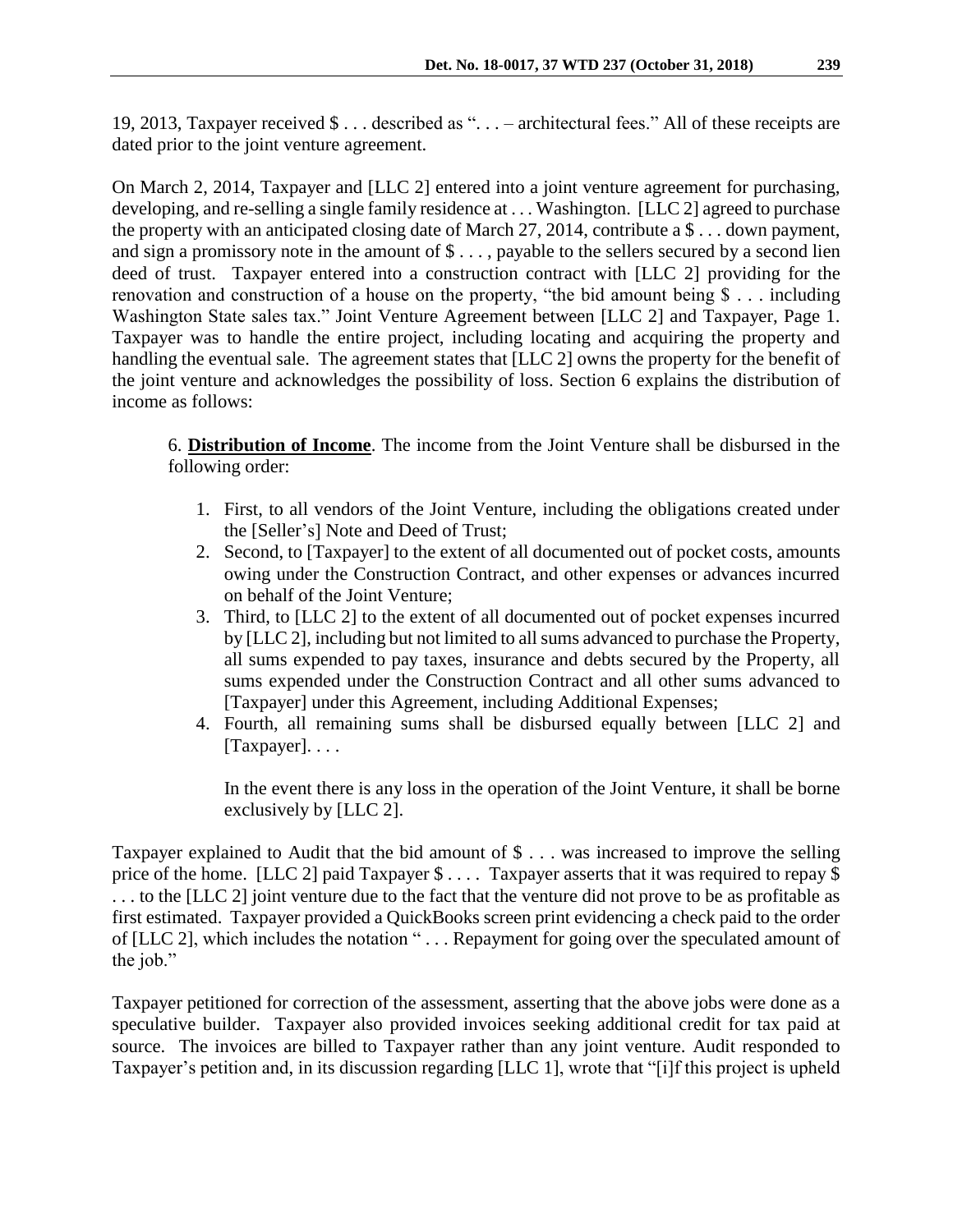as a custom construction project, credit is due on the invoices shown on Exhibit A." Letter from Audit dated February 9, 2017, Page 3.

### ANALYSIS

RCW 82.04.220 imposes B&O tax on every person for the act or privilege of engaging in business activities in Washington. The tax is measured by applying particular rates against the value of products, gross proceeds of sale, or gross income of the business as the case may be. *Id*.

RCW 82.08.020 imposes retail sales tax on each retail sale in Washington. Generally, the seller must collect sales tax from the buyer, and then remit the collected tax to the Department. RCW 82.08.050. The term "retail sale" includes the sale of or charge made for tangible personal property consumed and/or for labor and services rendered in respect to the constructing, repairing, decorating, or improving of new or existing buildings on real property of or for consumers. RCW 82.04.050(2)(b). If the seller fails to collect the tax, the seller must still pay the tax to the Department. RCW 82.08.050(3).

Rule 170 is the Department's administrative rule implementing the statutes regarding construction activities, RCW 82.04.040, RCW 82.04.050, RCW 82.08.020, RCW 82.08.130, and RCW 82.12.020. Prime contractors are taxable upon the gross contract price under the retailing B&O tax classification. RCW 82.04.050(2)(b); Rule  $170(3)(a)$ . Prime contractors are also required to collect from consumers the retail sales tax measured by the full or gross contract price. *See* RCW 82.08.020. Speculative builders, in contrast, construct buildings for sale or rental upon real estate they own.<sup>3</sup> Rule 170(2). Where a person performs construction upon land owned by their coventurers, they are constructing upon land owned by others and are taxable as sellers rather than speculative builders. *Id.*

In this matter, Taxpayer asserts that it had formed joint ventures that were the equitable owners of the properties, the joint ventures should be treated as speculative builders, and Taxpayer is not a prime contractor subject to retailing B&O tax and retail sales tax on amounts received in connection with these projects.

. . .

 $\overline{a}$ 

. . . [I]n order to be a speculative builder, the person performing the construction must own the real property upon which the construction is performed. Rule 170(2)(a); *Dep't of Revenue v. Nord Northwest Corp.*, 164 Wn. App. 215, 264 P.3d 259 (2011) (*Nord).* The *Nord* case involved a dispute over the assessment of retail sales tax and retailing B&O tax on the construction and sales of two condominiums located on land owned by two limited liability companies . . . . The construction of the condominiums was performed by an incorporated, licensed construction contractor (Nord) whose sole shareholder also had an ownership interest in the limited liability companies.<sup>4</sup> Pertinent sections of the Appeals Court's *Nord* decision read as follows:

<sup>&</sup>lt;sup>3</sup> Speculative builders pay sales tax or use tax upon all materials purchased by them, and on all charges made by their subcontractors, but do not pay B&O tax on the sale or lease of the building they have constructed. Rule 170(2).

<sup>4</sup> Nord had only one shareholder.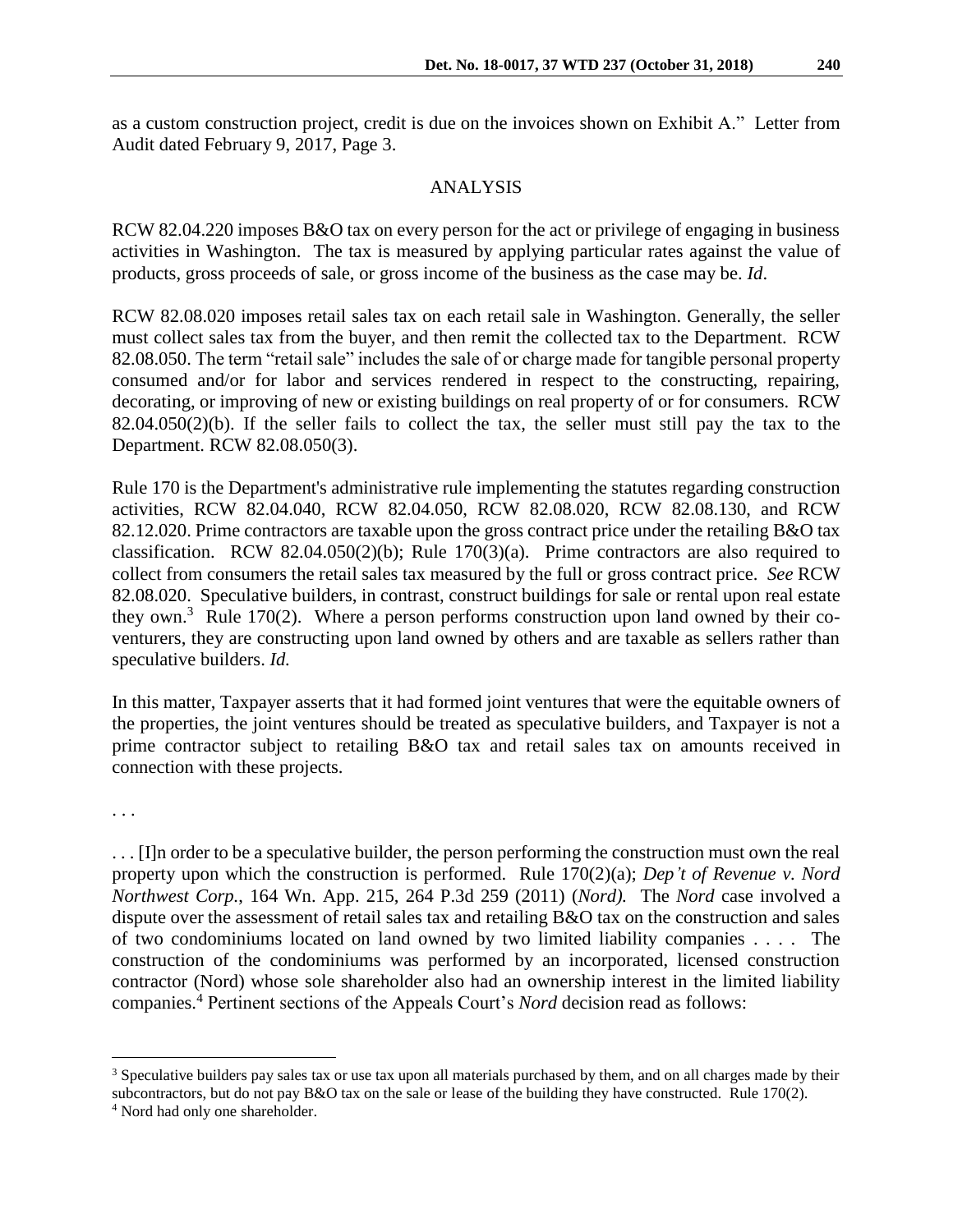Neither the language nor the purpose of [Rule 170(2)] creates an exception to the requirement that the builder must be the bona fide owner of the real property to qualify as a speculative builder. . . .

In this case, Nord was a member of two LLCs and perform[ed] construction services on real property owned by those LLCs. [Nord] "performed construction on land owned by …. [its] co-venturers, etc." and was therefore "constructing upon land owned by others and is taxable as a seller under this rule, not as [a] "speculative builder."

164 Wn. App. at 233.

In Det. No. 13-0227, 35 WTD 366 (2016), we held that a taxpayer did not qualify as a speculative builder when the taxpayer, in a joint venture with an LLC, constructed three single family homes on land purchased and owned by the LLC. The taxpayer in that matter entered into joint venture agreements with the LLC, the LLC purchased the properties and borrowed the funds for development, and the LLC was listed on the escrow documents as the sole seller. The joint venture agreement provided that the LLC would contribute the land, and the taxpayer would contribute the construction. We concluded that the taxpayer provided construction services on land owned by its co-venturer and was taxable as a seller, explaining as follows:

All three land parcels in this case were owned by the LLC. At the time of land purchase, the listed purchaser of the properties was the LLC. The financing for the improvements to the land was secured and guaranteed by the LLC, and, after construction, the three improved parcels were sold by the LLC. [In conclusion, amounts received by Taxpayer for performing construction services on land owned by the LLC were properly characterized as payments to a prime contractor and subject to retail sales tax and retailing B&O tax.]

35 WTD 371.

In this matter, it is undisputed that [LLC 1] and [LLC 2] purchased the properties, and title in the properties was not transferred to the joint ventures. [Nor did the joint venture perform the construction services in the LLC 2 project.] Taxpayer argues that 35 WTD 366 does not apply because the joint ventures in this matter had equitable ownership of the properties. We disagree, and find no grounds for concluding that the joint ventures were the owners for purposes of Rule 170(2) where the properties were purchased by alleged joint venture partners and neither the builder nor the joint ventures were the *bona fide* owners. [In addition, even if the land were owned by the joint venture, the joint venture in the LLC 2 project did not perform the actual construction; Taxpayer did under the terms of its construction contract with LLC 2.] Taxpayer has the burden of showing that the co-venturer transferred the property to the joint venture. 35 WTD 370, FN 10. Taxpayer has not met this burden by including language in the joint venture agreements indicating that the property purchases were contributions, and we find no grounds for concluding that ownership of the properties in this matter is materially different from the ownership of the properties in 35 WTD 366. Because neither Taxpayer nor the joint ventures were the bona fide